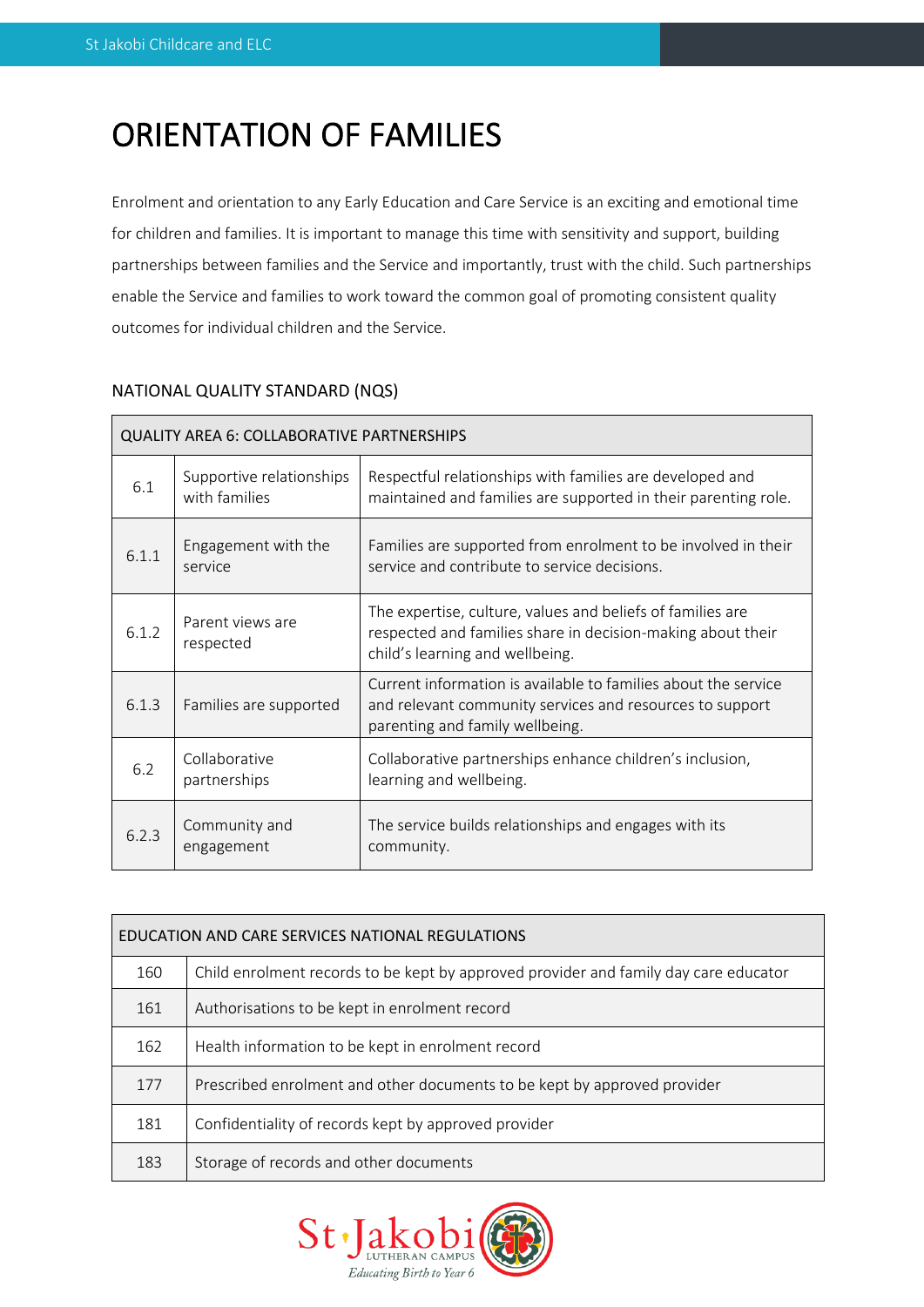#### RELATED POLICIES

# PURPOSE

We aim to ensure children and families are provided with an orientation procedure that allows the family to transition into the Service positively and well-informed, meeting the children and families' individual needs. We strive to establish respectful and supportive relationships between families and the Service to promote positive outcomes for children whilst adhering to legislative requirements.

## SCOPE

This policy applies to children, families, staff, management, and visitors of the Service.

### IMPLEMENTATION

Orientation is an important process for children, families and Educators to gain vital information about the individual child's needs and interests. To enable children to feel safe and secure, and to set the foundations for a trusting partnership, we feel that it is necessary for the family to attend an orientation visit. This visit or visits assist the child to adjust to a new setting and helps to make the transition from home to the Service a smooth and positive experience.

During orientation, Educators will discuss the following in order to gain a better understanding in supporting the family:

- the cultural and/or linguistic background for families from non-English speaking backgrounds (external support may be required)
- the family's needs in relation to work or other commitments
- days and times child care is required
- the family's previous knowledge or experience of other children's services
- any additional needs of the child and/or their family
- any court orders that are applicable to the child
- service philosophy and curriculum
- the child's interests

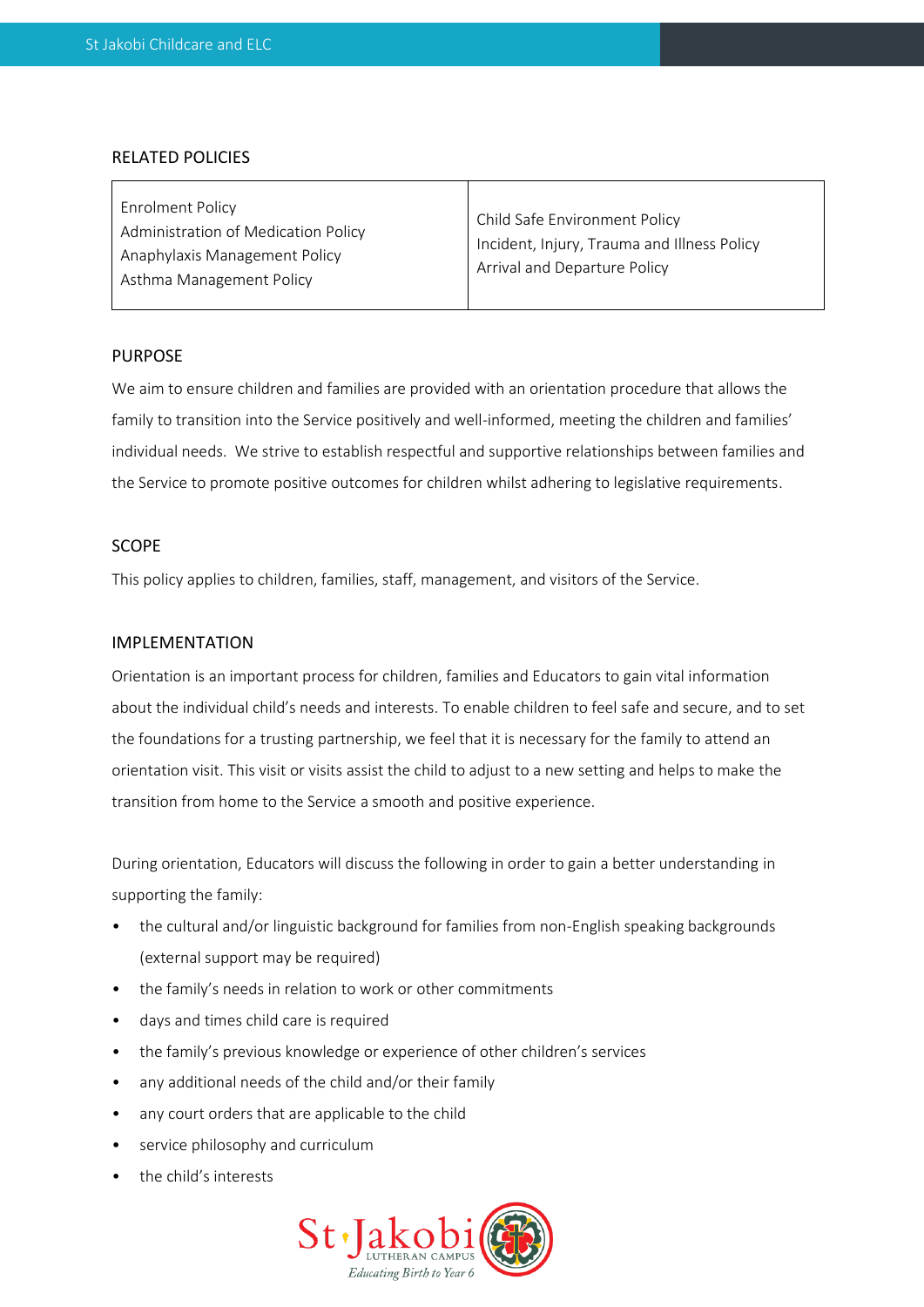- family goals and expectations
- any allergies or dietary needs for the child
- emergency or health care plans for the child if relevant
- the Service and room routines

## MANAGEMENT WILL ENSURE:

- The orientation process is well organised, flexible, and informative.
- The child and family visit the Service and familiarise themselves with the environment. The child may participate in the activities and experiences if they feel comfortable.
- The family and child/children are introduced to the Educators in the room.
- To create a welcoming environment and interact positively with the child and family.
- The child and family are respected at all times, acknowledging the individuality of each parenting style.
- Families are encouraged to ring, email, or visit the Service as often as they like when their child has commenced care.
- Families are reassured that if the child is distressed over a long period of time the educators will contact them.
- Support agencies are contacted for children with additional needs.
- Families know how to provide feedback.
- Families are informed that critical information from their child's enrolment form is communicated with Educators- (emergency contacts, authorised nominees, court orders, immunisation status, medical and health conditions where relevant)

#### EDUCATORS WILL:

- greet children and families upon arrival
- create a welcoming and inviting environment
- discuss with families the best transition process for the child
- encourage families to stay as long as they need to in order to reassure their child
- encourage families to say good-bye to the child when dropping off
- phone families if the child remains distressed
- seek information about the child and family throughout the orientation process

#### DURING THE ORIENTATION OF THE SERVICE, FAMILIES WILL BE:

• given the Service enrolment form to be completed.

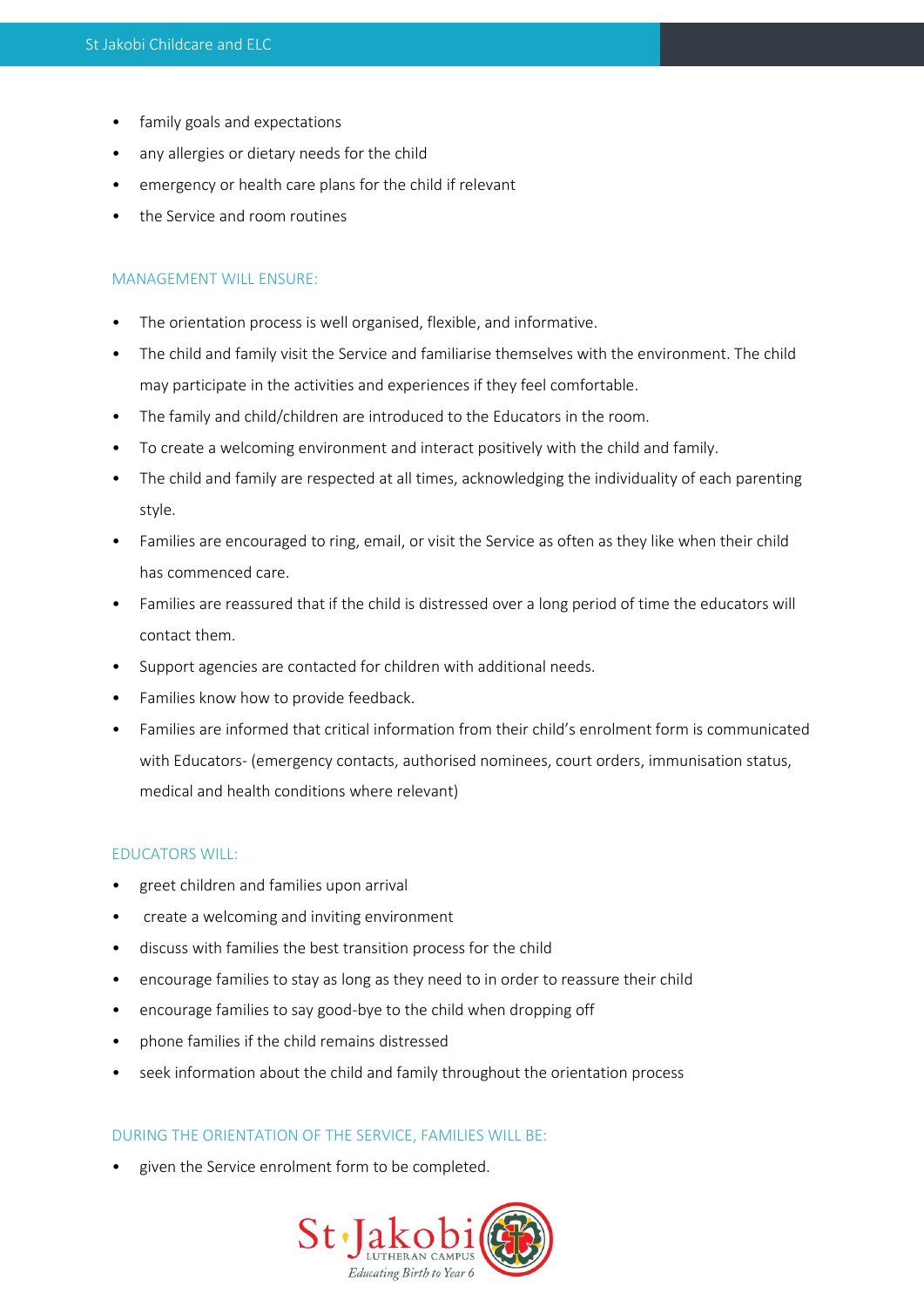- provided with an outline of the Service policies, which will include fee payment, sun safety, illness and accident and medical authorisation
- advised of the enrolment fee and bond
- provided with information about Child Care Subsidy (CCS) and myGov website
- provided with a Parent Handbook
- asked to provide their child's immunisation history statement when enrolling their child-Australian Childhood Immunisation Register
- shown the signing in/out process
- advised of appropriate clothing for the child to wear to the Service, including appropriate shoes
- advised of what the child will be required to bring each day (water bottle, hat, change of clothes)
- informed about policies regarding children bringing in toys from home
- informed about wearing sun safe hats and application of sunscreen
- introduced to the child's Educators
- taken on a tour around the Service
- informed about meals, snacks and drinks provided by the Service
- required to discuss medical management plan and allergies (if applicable)
- advised about the daily report/journal and how parents can view this (include information about digital apps if applicable)
- introduced to the room routine and Service program. This includes portfolios (if applicable) and the observation cycle.
- informed about communication methods including meetings, interviews, newsletters, emails etc.
- invited to set family goals for their child
- asked to confirm their preferred method of communication.

# ROOM TRANSITION

- Children will only be transitioned when they are ready in all aspects of their development and in accordance with their age.
- Room transitions will occur when there is a vacant position for the child.
- Management will consult with families when a child is transitioning to the next room, discussing their expectations and requirement to ensure the child settles into their new environment.
- Management and Educators aim to ensure the transition between rooms is positive and smooth, communicating with families about how the transition is progressing.
- Management will invite families to information evenings/sessions to discuss room transitions at key times in the year.

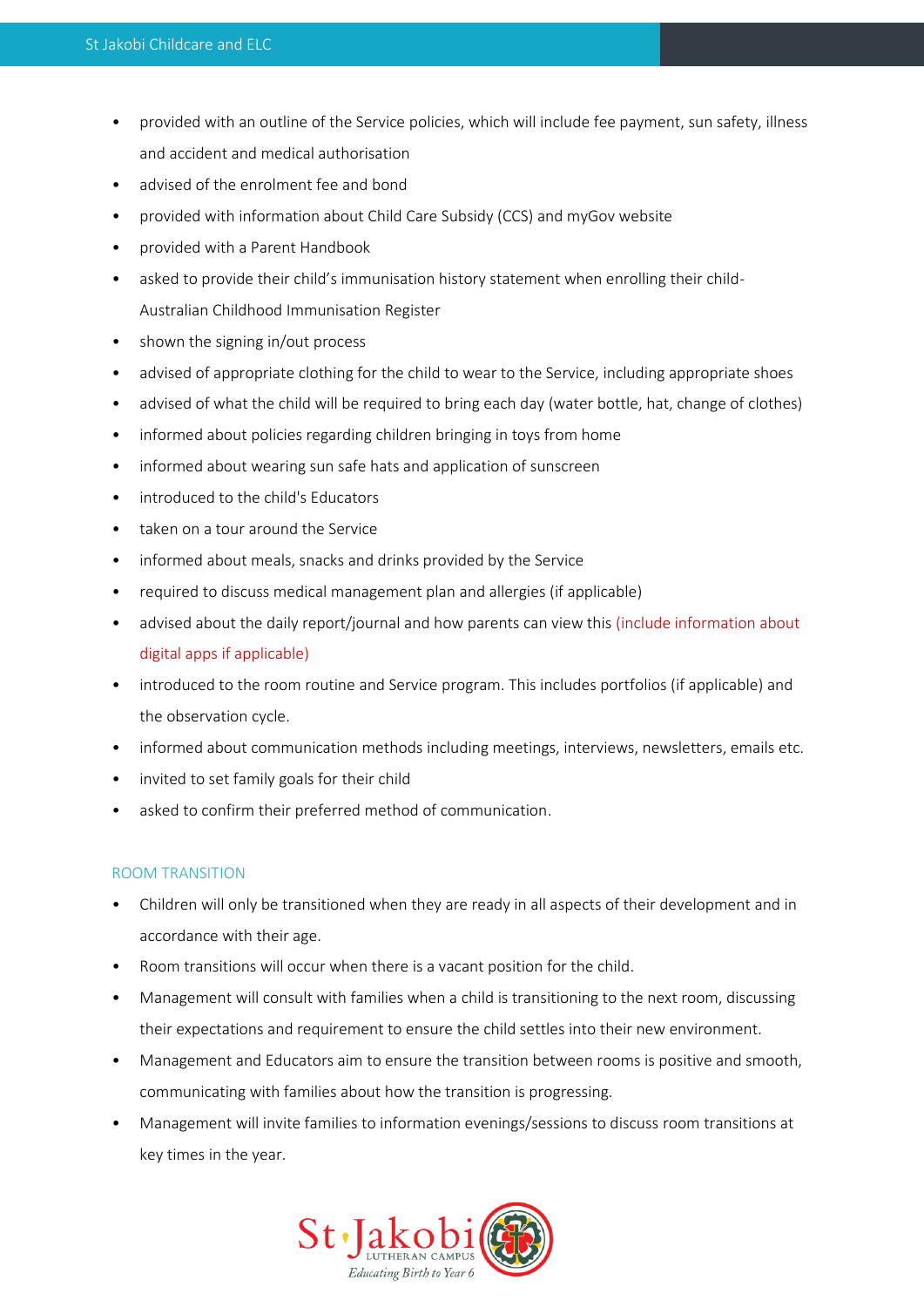# EVALUATION AND FOLLOW UP

Once the child has attended the Service for a few days, Educators will ensure they:

- speak directly with the family to ask how their child and the family has settled into the routine of childcare
- welcome any questions or concerns the family may have
- provide information to the family of how their child has settled in these early days (interests, friends, songs they like to sing, craft activities etc.)
- request families to offer suggestions of how the Service could improve the orientation process

# SOURCE:

Australia Children's Education & Care Quality Authority. (2018). *Guide to the National Quality Framework.*  Australian Government Department of Education, Employment and Workplace Relations. (2009). *Belonging, Being & Becoming: The early years learning framework for Australia.* 

Education and Care Services National Regulations. (2018)

Revised National Quality Standard (2018).

The Australian parenting website Raising children

<https://raisingchildren.net.au/preschoolers/play-learning/preschool/starting-preschool>

#### REVIEW

| POLICY REVIEWED                                                                                                                              | NOVEMBER 2019                                                                                                                   | <b>NEXT REVIEW DATE</b> | NOVEMBER 2020    |  |  |
|----------------------------------------------------------------------------------------------------------------------------------------------|---------------------------------------------------------------------------------------------------------------------------------|-------------------------|------------------|--|--|
| additional points added<br>sources checked for currency and updated<br><b>MODIFICATIONS</b><br>$\bullet$<br>aligned to orientation checklist |                                                                                                                                 |                         |                  |  |  |
| POLICY REVIEWED                                                                                                                              | NOVEMBER 2018                                                                                                                   | NEXT REVIEW DATE        | NOVEMBER 2019    |  |  |
| <b>MODIFICATIONS</b>                                                                                                                         | Rearranged the order of points for better flow<br>Sources/references alphabetised.<br>Points added to 'implementation' section. |                         |                  |  |  |
| POLICY REVIEWED                                                                                                                              | PREVIOUS MODIFICATIONS                                                                                                          |                         | NEXT REVIEW DATE |  |  |
| NOVEMBER 2016                                                                                                                                | New Format created and policy created                                                                                           |                         | NOVEMBER 2017    |  |  |
| AUGUST 2017                                                                                                                                  | Minor changes made to the policy                                                                                                |                         |                  |  |  |
| OCTOBER 2017                                                                                                                                 | Updated references to comply with the revised<br>National Quality Standard                                                      |                         | NOVEMBER 2018    |  |  |